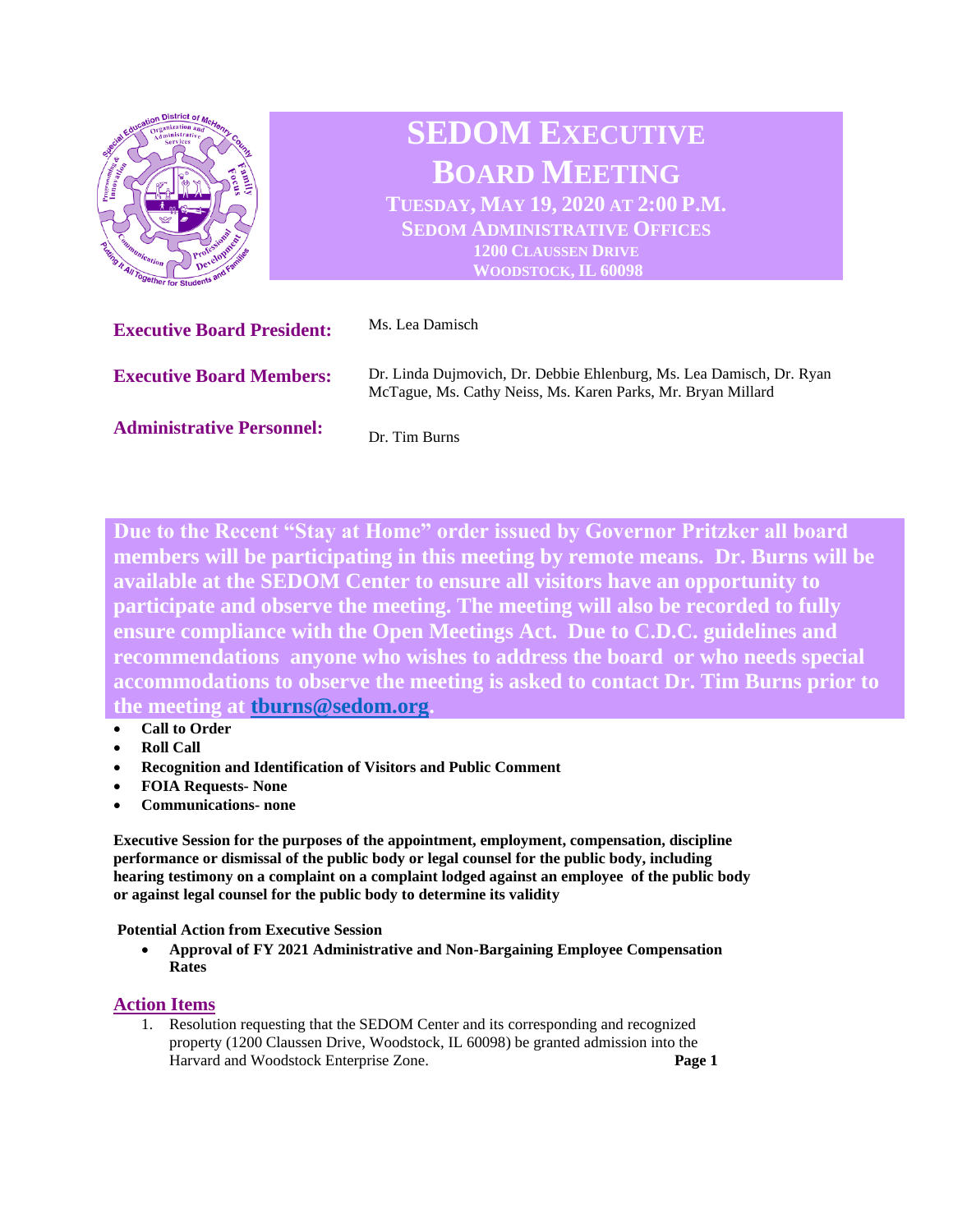## **Consent Agenda Items**

| 1. Minutes of the April 28, 2020 Executive Board Meeting<br>2. Financial Reports – April                                                                                                                        | Pages 2-4<br><b>Pages 5-10</b> |
|-----------------------------------------------------------------------------------------------------------------------------------------------------------------------------------------------------------------|--------------------------------|
| Treasurer's Report<br>$\bullet$<br><b>Cash Flow Statement</b><br>$\bullet$<br>Expenditures and Revenue by Category<br>$\bullet$<br><b>Activity Accounts</b><br>$\bullet$<br><b>Imprest Account</b><br>$\bullet$ |                                |
| 3. May Bills                                                                                                                                                                                                    | Pages 11-15                    |
| 4. Appointment of Treasurer                                                                                                                                                                                     | <b>Report 16-17</b>            |
| 5. Adoption of Prevailing Wage                                                                                                                                                                                  | <b>Report 18-27</b>            |

## **Information Items**

**Executive Director's Report - Supplementary information on Pages 28-38 Verbal Discussion** 

- **COVID-19 Status Update**
- **Rebuild Illinois Fast Track Infrastructure Program-COVID DECO Grant**
- **FY21 Preliminary Budget Discussion**
- **School Maintenance Project Grant Update**
- **Board Calendar Planning Update for FY 21**
- **Board Questions and Discussion**
- **Announcements –**
- **Adjournment-**

**The date for the next Executive Board meeting is Tuesday June 30, 2020 at 2:00 P.M. and will be in the SEDOM Center Board Room and is subject to change based upon the current Gubernatorial Stay at Home Order.**